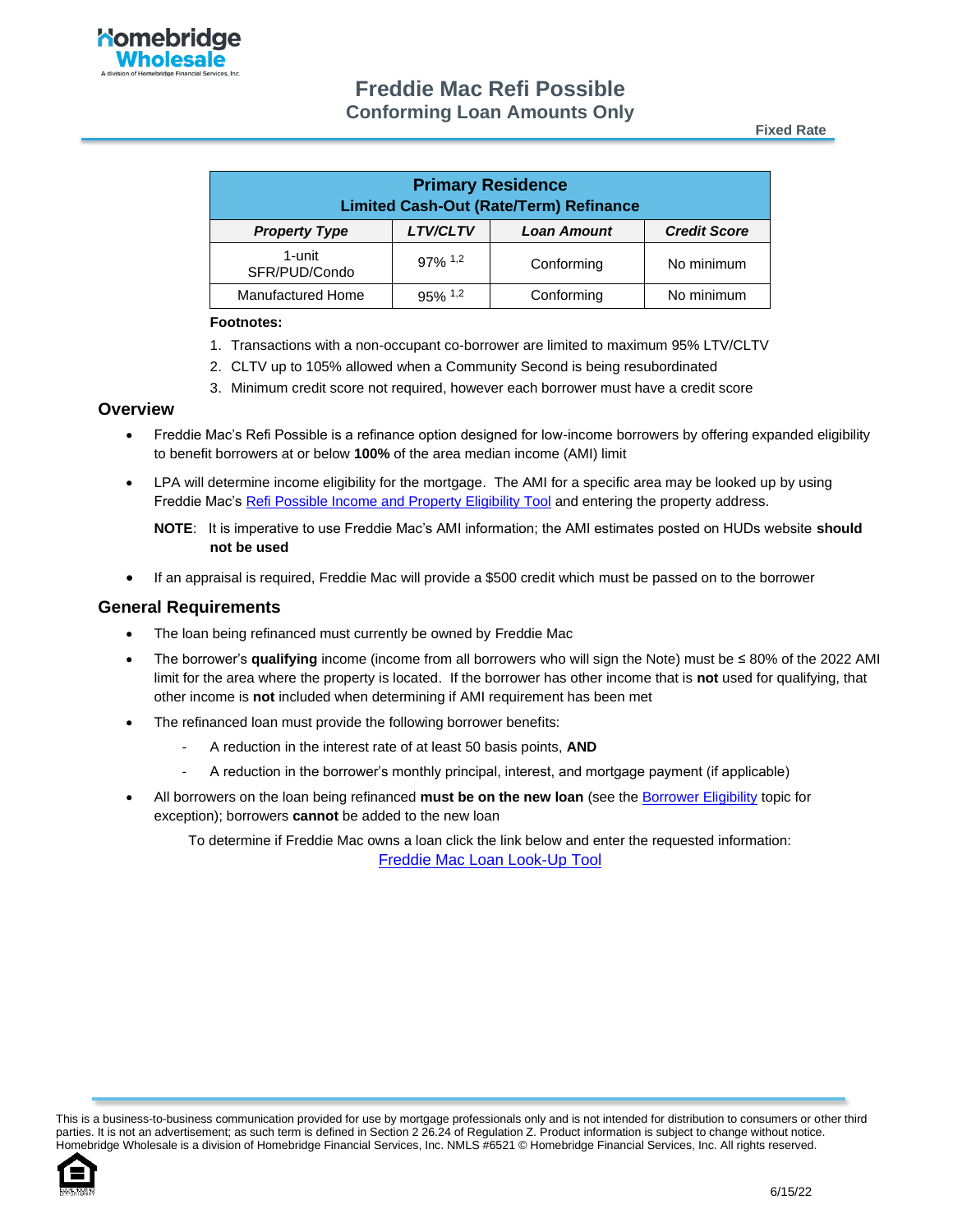

| <b>Topic</b>                                                    | <b>Guideline</b>                                                                                                                                                                                                                                                                                                                                                                                                                                                                                                                                                                                                                                                                                                                                 |
|-----------------------------------------------------------------|--------------------------------------------------------------------------------------------------------------------------------------------------------------------------------------------------------------------------------------------------------------------------------------------------------------------------------------------------------------------------------------------------------------------------------------------------------------------------------------------------------------------------------------------------------------------------------------------------------------------------------------------------------------------------------------------------------------------------------------------------|
| <b>COVID-19</b><br><b>Temporary Policies</b>                    | Freddie Mac's temporary COVID-19 policies apply to Refi Possible. Refer to the COVID-19<br>temporary policy topics in the Freddie Mac Conforming and Super Conforming posted on the<br>Homebridge Products and Guidelines page for details                                                                                                                                                                                                                                                                                                                                                                                                                                                                                                       |
| 4506-C                                                          | Signed 4506-C required prior to loan closing for both personal and business tax returns (if<br>$\bullet$<br>applicable)<br>Tax transcripts are not required<br>NOTE: At underwriter discretion transcripts may be required in certain circumstances (e.g.<br>handwritten paystubs, borrower employed by family member, etc.)<br>Homebridge will order transcripts at random for quality control purposes<br>٠                                                                                                                                                                                                                                                                                                                                    |
| <b>Appraisal</b>                                                | LPA determines the appraisal requirement. If an automated collateral evaluation (ACE) is offered by<br>$\bullet$<br>LPA, it must be on the final LPA finding<br>A minimum of 3 closed comparable sales are required. The source of the closed comparable sales<br>$\bullet$                                                                                                                                                                                                                                                                                                                                                                                                                                                                      |
|                                                                 | used in the appraisal must be from one of the following or a desk review will be required:<br>A Multiple Listing Service (MLS.com), or<br>MRIS (www.mris.com), or<br>Midwest Real Estate Dated (MRED) (www.mredllc.com), or<br>North Texas Real Estate Information Systems, Inc. (NTREIS) at (www.ntreis.net), or<br>San Antonio Board of Realtors (www.sabor.com), or<br>GeoData at www.geodataplus.com, or<br>Comps Inc. at www.compsny.com.<br>NOTE: Comparables from a public independent source are only eligible in the states of Maine,<br>New Hampshire, and Vermont<br>If an appraisal is required, Freddie Mac will provide a \$500 credit which must be passed on to the<br>$\bullet$<br>borrower                                     |
| <b>Appraisal</b><br><b>Management</b><br><b>Companies (AMC)</b> | Appraisals must be ordered from the AMC assigned by Homebridge by region/territory as follows:<br>Colorado, New Mexico, Oklahoma, and Texas: Nationwide Property & Appraisal Services<br>$\bullet$<br>Northeast/Midwest: Nationwide Property & Appraisal Services<br>٠<br>Northwest/Southwest/Central: Axis Management Solutions<br>٠<br>Southeast: Nationwide Appraisal Network<br>$\bullet$<br>West: Golden State AMC<br>٠<br>Brokers assigned to the Homebridge Inside Sales team are required to order appraisals as follows:<br>Inside Sales Team - East: Nationwide Property & Appraisal Services<br>Inside Sales Team - West: Golden State AMC<br>To view a map of the territories, broken down by state, click here Homebridge Wholesale |
| <b>Assets</b>                                                   | Funds to Close > \$500: Verification of funds to close required<br>$\bullet$<br>Acceptable documentation includes one recent account statement showing asset balance<br>(monthly, quarterly, or annual statement, as applicable)<br>Funds to Close ≤ \$500: Verification of funds to close not required<br>$\bullet$                                                                                                                                                                                                                                                                                                                                                                                                                             |
| <b>AUS</b>                                                      | LPA "Accept/Eligible" Finding required. Manual underwrite is not eligible                                                                                                                                                                                                                                                                                                                                                                                                                                                                                                                                                                                                                                                                        |
| <b>Available Markets</b>                                        | All 50 states<br>$\bullet$<br>Guam, Puerto Rico and the Virgin Islands are ineligible                                                                                                                                                                                                                                                                                                                                                                                                                                                                                                                                                                                                                                                            |

## **Freddie Mac Refi Possible Program**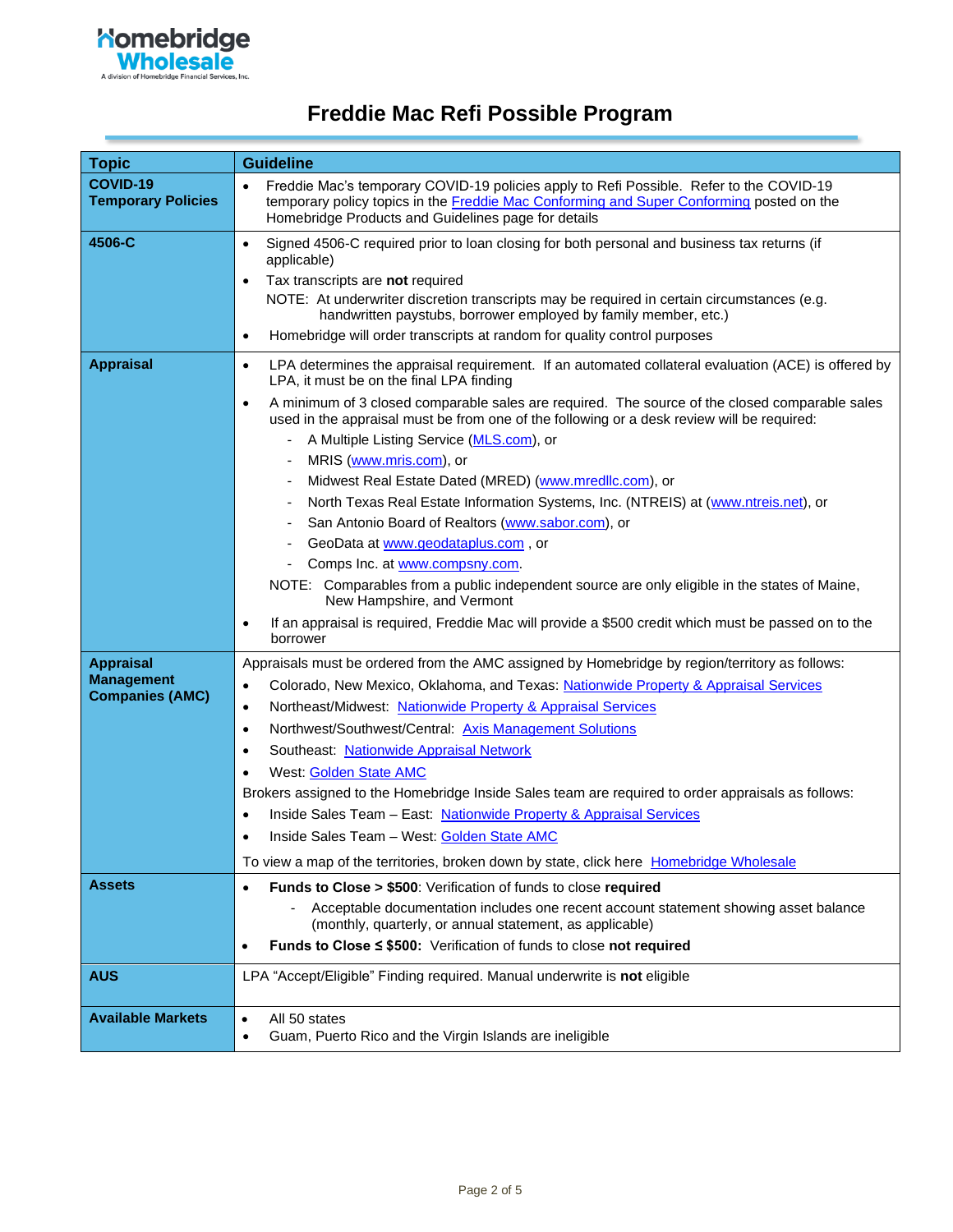

## **Freddie Mac Refi Possible Program**

<span id="page-2-0"></span>

| <b>Borrower Benefit</b>                   | • The refinanced loan must provide the following benefits to the borrower:                                                                                                                                       |  |  |
|-------------------------------------------|------------------------------------------------------------------------------------------------------------------------------------------------------------------------------------------------------------------|--|--|
|                                           | A reduction in the interest rate of at least 50 basis points, and                                                                                                                                                |  |  |
|                                           | A reduction in the borrower's monthly principal, interest, and mortgage insurance (if applicable)<br>payment                                                                                                     |  |  |
| <b>Borrower Eligibility</b>               | All borrowers on the current loan must be on the new loan<br>$\bullet$                                                                                                                                           |  |  |
|                                           | Borrower(s) cannot be removed (see exception below), and                                                                                                                                                         |  |  |
|                                           | New borrower(s) cannot be added                                                                                                                                                                                  |  |  |
|                                           | Exception: One or more borrowers may be removed only if one of the following applies:                                                                                                                            |  |  |
|                                           | The remaining borrower(s) must provide evidence that they have made the mortgage<br>payments from their own funds for at least the previous 12 months, including any secondary<br>financing, OR                  |  |  |
|                                           | The borrower being removed is deceased and evidence documenting the borrower's death is<br>$\blacksquare$<br>provided (e.g. death certificate) and it is documented in the loan file.                            |  |  |
|                                           | In all cases, at least one borrower on the current loan must be on the new loan<br>$\bullet$                                                                                                                     |  |  |
|                                           | Borrowers previously convicted of mortgage fraud are ineligible.<br>$\bullet$                                                                                                                                    |  |  |
|                                           | Non-occupant co-borrowers are acceptable provided they are on the current loan                                                                                                                                   |  |  |
| <b>Cash Back to</b><br><b>Borrower</b>    | Maximum cash back to borrower is \$250.00. Any funds in excess of \$250 must be applied as a principal<br>reduction                                                                                              |  |  |
| <b>Credit Scores</b>                      | Minimum credit score not required, however each borrower must have a credit score which must be<br>$\bullet$<br>documented<br>An LPA "Accept" finding is required                                                |  |  |
| <b>Derogatory Credit</b><br><b>Events</b> | Standard Freddie Mac derogatory credit requirements and waiting periods apply                                                                                                                                    |  |  |
| DTI                                       | Maximum 65%                                                                                                                                                                                                      |  |  |
| <b>Escrow/Impound</b>                     | > 80% LTV required unless prohibited by state law: CA loans ≥ 90% LTV<br>$\bullet$                                                                                                                               |  |  |
| <b>Account</b>                            | ≤ 80% LTV not required; refer to HB rate sheet for pricing adjustment                                                                                                                                            |  |  |
|                                           | Reminder: If flood insurance is required, escrow/impounds are required regardless of LTV; escrows<br>cannot be waived                                                                                            |  |  |
| <b>Existing Loan</b>                      | The existing loan must:                                                                                                                                                                                          |  |  |
| <b>Requirements</b>                       | Currently be owned by Freddie Mac<br>$\bullet$                                                                                                                                                                   |  |  |
|                                           | Be seasoned a minimum of 12 months (measured from the original Note date to the Note date of the<br>$\bullet$<br>new loan                                                                                        |  |  |
|                                           | Not be a Freddie Mac Relief Refinance or Enhanced Relief Refinance Mortgage<br>٠                                                                                                                                 |  |  |
|                                           | Not be a Refi Possible Mortgage,<br>$\bullet$                                                                                                                                                                    |  |  |
|                                           | Not be subject to recourse, outstanding repurchase request, indemnification, or credit enhancement<br>٠<br>other than MI (unless the new loan is also subject to credit enhancement or it is no longer required) |  |  |
|                                           |                                                                                                                                                                                                                  |  |  |
| <b>Income Limit</b>                       | The borrower's qualifying income (income from all borrowers who will sign the Note) must be<br>$\bullet$<br>≤ 100% of the 2022 AMI limit for the area where the property is located.                             |  |  |
|                                           | If the borrower has other income that is not used for qualifying, that other income is not included<br>$\bullet$<br>when determining if AMI requirement has been met                                             |  |  |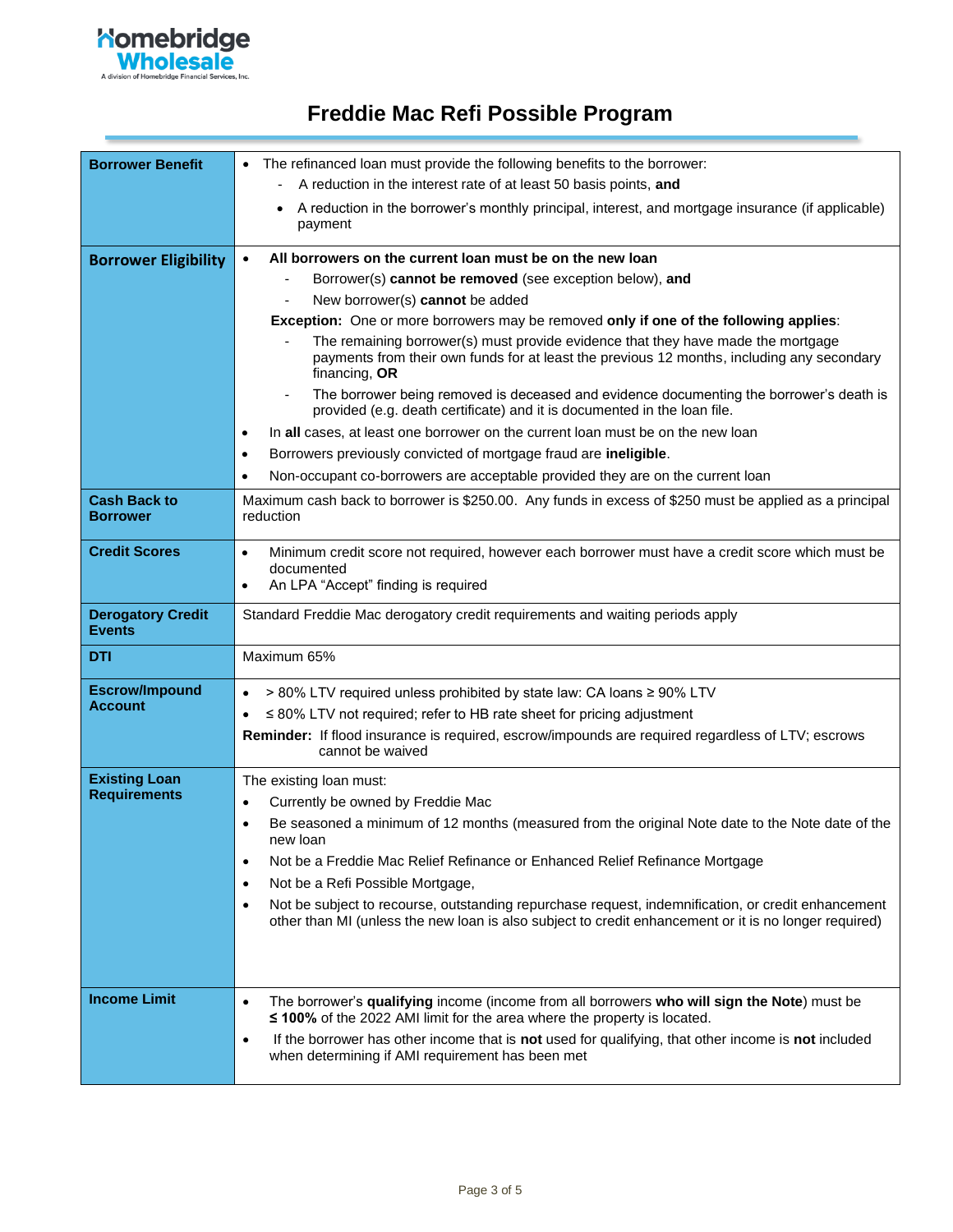

|  |  |  |  | Freddie Mac Refi Possible Program |
|--|--|--|--|-----------------------------------|
|--|--|--|--|-----------------------------------|

| <b>Income</b>                               | Income documentation requirements:                                                                                                                                                                                                                                                                                               |                                                                                                                                                                                                                                                                                                                                                                                                                                                                                                                                                                                                                                                                                                                   |  |
|---------------------------------------------|----------------------------------------------------------------------------------------------------------------------------------------------------------------------------------------------------------------------------------------------------------------------------------------------------------------------------------|-------------------------------------------------------------------------------------------------------------------------------------------------------------------------------------------------------------------------------------------------------------------------------------------------------------------------------------------------------------------------------------------------------------------------------------------------------------------------------------------------------------------------------------------------------------------------------------------------------------------------------------------------------------------------------------------------------------------|--|
| <b>Documentation</b>                        | <b>Income Type</b>                                                                                                                                                                                                                                                                                                               | <b>Minimum Documentation Requirements</b>                                                                                                                                                                                                                                                                                                                                                                                                                                                                                                                                                                                                                                                                         |  |
|                                             | <b>Base Pay (non-fluctuating)</b><br>(primary borrower only)                                                                                                                                                                                                                                                                     | Borrower(s) most recent paystub, with YTD income                                                                                                                                                                                                                                                                                                                                                                                                                                                                                                                                                                                                                                                                  |  |
|                                             | <b>Base Pay (fluctuating):</b><br>Hourly, Tip, Bonus, OT,<br><b>Commission</b><br>(primary borrower only)                                                                                                                                                                                                                        | • Borrower's most recent paystub with YTD income, and<br>W-2 covering the most recent one-year period                                                                                                                                                                                                                                                                                                                                                                                                                                                                                                                                                                                                             |  |
|                                             | <b>Military</b>                                                                                                                                                                                                                                                                                                                  | Leave and Earnings Statement                                                                                                                                                                                                                                                                                                                                                                                                                                                                                                                                                                                                                                                                                      |  |
|                                             | Self-Employment                                                                                                                                                                                                                                                                                                                  | One-year personal and business tax returns, and<br>Verification of business by third party source required                                                                                                                                                                                                                                                                                                                                                                                                                                                                                                                                                                                                        |  |
|                                             | Alimony, Child Support,<br><b>Separate Maintenance</b>                                                                                                                                                                                                                                                                           | • Copy of divorce decree, separation agreement, court order or<br>equivalent documentation that includes the amount and<br>duration of the payment, and                                                                                                                                                                                                                                                                                                                                                                                                                                                                                                                                                           |  |
|                                             |                                                                                                                                                                                                                                                                                                                                  | Documentation of one-month's receipt<br>$\bullet$                                                                                                                                                                                                                                                                                                                                                                                                                                                                                                                                                                                                                                                                 |  |
|                                             | All Other Eligible Income Types                                                                                                                                                                                                                                                                                                  | Standard Freddie Mac requirements apply                                                                                                                                                                                                                                                                                                                                                                                                                                                                                                                                                                                                                                                                           |  |
| <b>LDP/GSA and</b><br><b>Mortgage Fraud</b> | LDP / GSA LDP / GSA<br>$\bullet$<br>Seller(s),<br>Real Estate Listing and Selling Agent(s),<br>Appraiser,<br>Appraisal Company (not the AMC)<br><b>Broker</b><br>Loan Officer, Loan Officer Assistant<br>Loan Processor,<br>Underwriter,<br>Closing/Settlement Agent,<br>Title/Settlement Company, and<br>203(k) Consultant<br>٠ | All of the following parties to the transaction, as applicable, must be checked against HUD's Limited<br>Denial of Participation list and the General Service Administration's Excluded Parties List System.<br>Borrower(s) and Borrower(s) AKA name (if applicable)<br>Any transaction where any of the interested parties to the transaction have been convicted of<br>mortgage fraud will require review and approval by Homebridge management.                                                                                                                                                                                                                                                                |  |
| <b>Mortgage Insurance</b>                   |                                                                                                                                                                                                                                                                                                                                  | LTV > 80% requires mortgage insurance. Standard Freddie Mac mortgage insurance policies apply;<br>refer to the Mortgage Insurance topic in the Freddie Mac Conforming and Super Conforming guidelines<br>posted on the Homebridge website Products and Guidelines page for MI details                                                                                                                                                                                                                                                                                                                                                                                                                             |  |
| <b>Mortgage History</b>                     | Mortgage history for the loan being refinanced is subject to the following:<br>0x30 in most recent 6 months, and<br>$\bullet$<br>No more than 1x30 in months 7 through 12, and<br>٠<br>0x60 in the most recent 12 months<br><b>NOTE:</b><br>requirements                                                                         | The Homebridge underwriter is responsible to confirm the mortgage history requirement is met<br>If the borrower has missed payments due to COVID-19 forbearance and those payments have been<br>resolved per Freddie Mac policy those missed payments are not considered delinquencies when<br>determining mortgage history eligibility. The mortgage must be current as of the Note date of the new<br>loan and the delinquencies during the COVID-19 forbearance are not reported on the credit report<br>Refer to the Mortgage/Rental History topic in the <b>Freddie Mac Conforming and Super Conforming</b><br>guidelines posted on the Homebridge website Products and Guidelines page for forbearance plan |  |